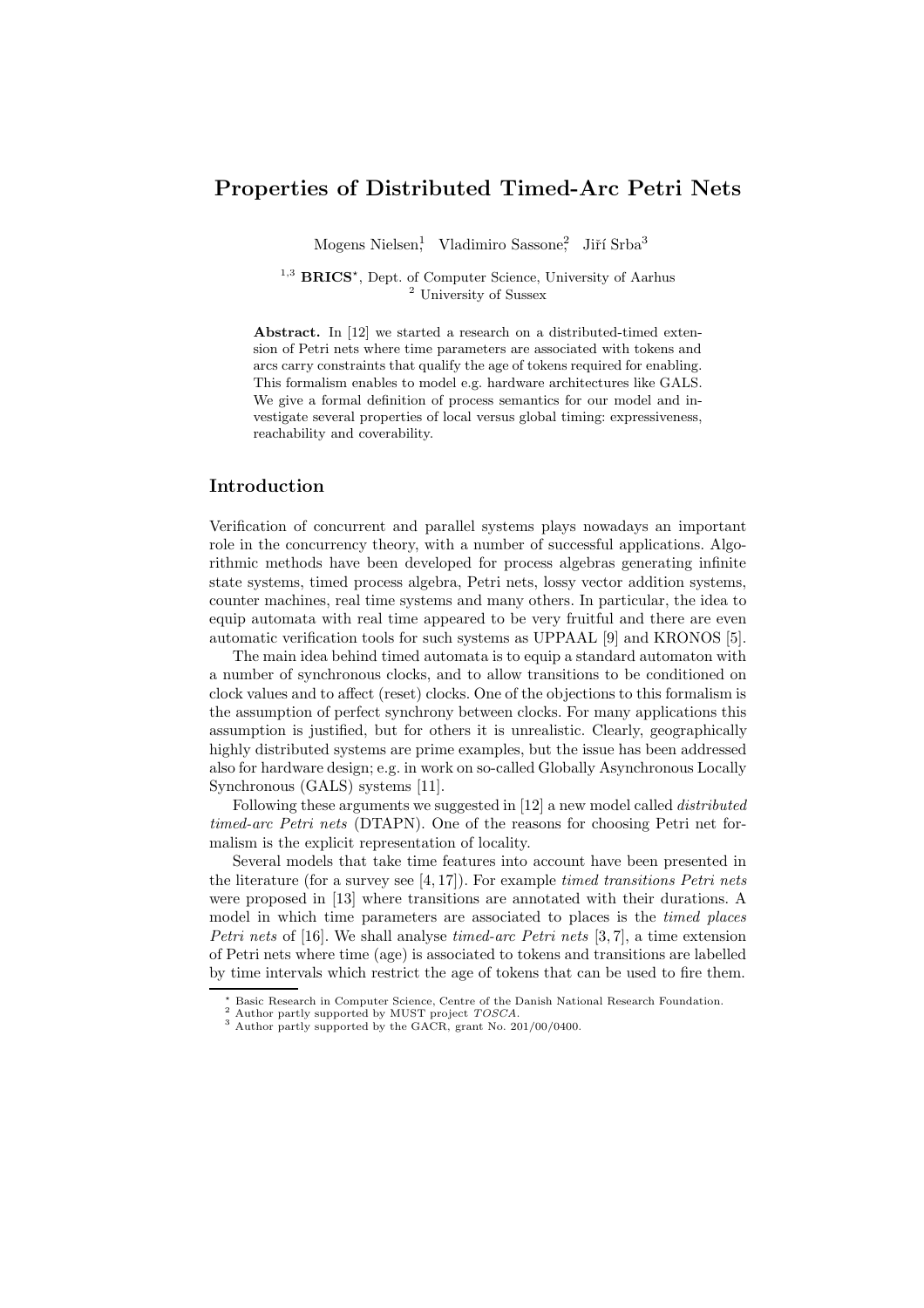In this model, time is considered to be *global*, i.e., all tokens grow older with the same speed. In spite of the fact that reachability is decidable for ordinary Petri nets [10], it is undecidable for global timed-arc Petri nets [15]. On the other hand, coverability is decidable for such a model [14, 1], which is also known to offer 'weak' expressiveness, in the sense that it cannot simulate Turing machines [2].

In [12] a new model is suggested where time elapses in a place independently on other places, taking the view that places represent 'localities'. The idea of local clocks is generalised in the DTAPN model, where we use an equivalence relation on places to specify which pairs of places must synchronise. As special instances we get *local* timed-arc Petri nets (LT nets), where no synchronisations are forced, and *global* timed-arc Petri nets (GT nets), with full synchronisation.

In this paper we give a formal definition of process semantics which provides a reading of the differences between the LT and the GT net models and of their relative strengths. Among the motivations behind LT nets, they seem to be a weaker model than the global time one and some interesting properties could be verified algorithmically. Nevertheless, we prove that the general reachability problem for LT nets is undecidable. However, we show that a small modification of the problem (a slight restriction of the set of allowed initial markings) makes reachability decidable for LT nets, but not for GT nets. Finally, we argue that coverability is decidable for all DTAPNs.

## **1 Distributed timed-arc Petri nets**

#### **Definition 1 (Distributed timed-arc Petri net).**

A *place/transition Petri net* (PT) is a tuple  $(P, T, F)$ , where P is a finite set of *places*, T is a finite set of *transitions* such that  $T \cap P = \emptyset$ , and  $F \subseteq$  $(P \times T) \cup (T \times P)$  is a *flow relation*.

A *distributed timed-arc Petri net* (DTAPN) is a tuple  $N = (P, T, F, c, E, D)$ , where  $(P, T, F)$  is a Petri net and:

- $c : F|_{P \times T} \to D \times (D \cup {\infty})$  is a *time constraint* on transitions such that for each arc  $(p, t) \in F$ , if  $c(p, t) = (t_1, t_2)$  then  $t_1 \leq t_2$ ,
- **–** E ⊆ P × P is an equivalence relation on places (*synchronisation relation*),
- $-D \in {\mathbb{R}}_0^+, N_0$  is either *continuous* or *discrete* time.

Let  $x \in D$  and  $c(p, t) = (t_1, t_2)$ . We write  $x \in c(p, t)$  whenever  $t_1 \leq x \leq t_2$ . We also define  $\bullet x = \{y \mid (y, x) \in F\}, x\bullet = \{y \mid (x, y) \in F\},\$ for  $x \in P \cup T$  and use  $\mathcal{B}(X)$  to denote the set of all finite multisets on a set X. In what follows, we assume that  $\mathbf{t} \neq \emptyset$  for every  $t \in T$ .

A *marked* PT net is a net  $(P, T, F)$  together with an *initial marking*  $M \in$  $\mathcal{B}(P)$ . A *marking* of a DTAPN  $(P, T, F, c, E, D)$  is a function  $M : P \to \mathcal{B}(D)$ . A *marked* DTAPN is a pair  $(N, M)$ , for M a marking of N with all tokens of age 0. Each place is thus assigned a number of tokens, and each token is annotated with a real (natural) number (*age*). Let  $x \in \mathcal{B}(D)$  and  $a \in D$ . We define  $x \Leftrightarrow a$ to add the value a to every element of x, i.e.,  $x \le a = \{b + a \mid b \in x\}.$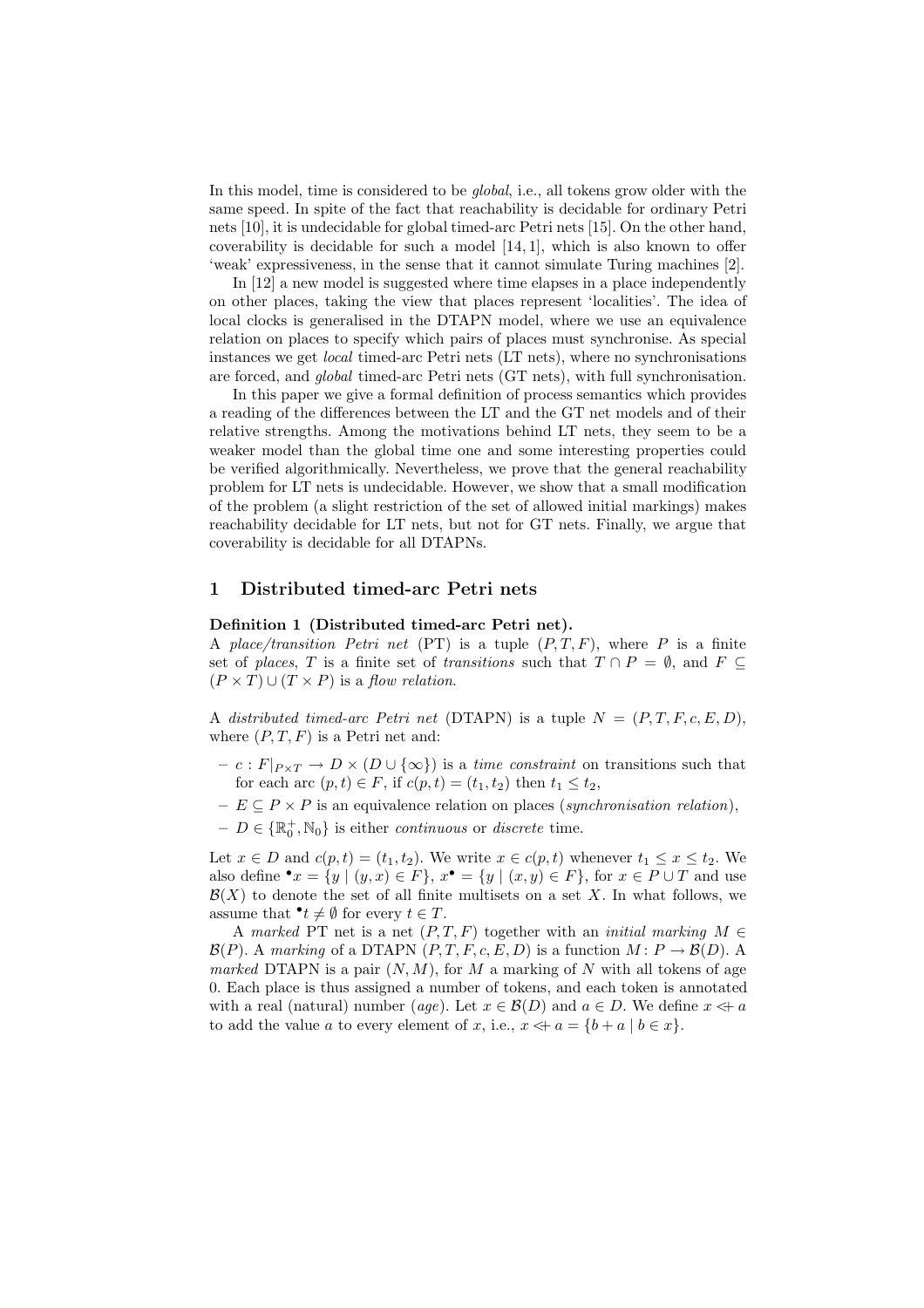The dynamics of DTAPNs is defined by two types of transition relations: *firing* of a transition and *time-elapsing*.

## **Definition 2 (Transition rules).**

Let  $N = (P, T, F, c, E, D)$  be a DTAPN, M a marking and  $t \in T$ .

- $-$  We say that t is *enabled* by M iff  $\forall p \in \text{•} t$ . ∃x ∈ M(p).  $x \in c(p, t)$ .
- $-$  If t is enabled by M, it can *fire* producing a marking M', in symbols  $M[t \rangle M'$ , such that:

$$
\forall p \in P. \ M'(p) = \left( M(p) \smallsetminus C^-(p, t) \right) \cup C^+(t, p)
$$

where  $C^-$  and  $C^+$  are chosen to satisfy the following equations (which may have several solutions):

$$
C^{-}(p,t) = \begin{cases} \{x\} & \text{such that } x \in M(p) \text{ and } x \in c(p,t) & \text{if } p \in \text{•}t \\ \emptyset & \text{otherwise} \end{cases}
$$
  

$$
C^{+}(t,p) = \begin{cases} \{0\} & \text{if } p \in t^{\bullet} \\ \emptyset & \text{otherwise.} \end{cases}
$$

Note that the new tokens added to places  $t^{\bullet}$  are of initial age 0.

– We define a *time-elapsing* transition  $\epsilon$ , for  $\epsilon$ :  $P/E \rightarrow D$ , as follows, where  $[p]_E$  denotes the E-equivalence class of p:

$$
M[\epsilon)M'
$$
 iff  $\forall p \in P$ .  $M'(p) = M(p) \Leftrightarrow \epsilon([p]_E)$ .

We write  $M \longrightarrow M'$  iff either  $M[t\rangle M'$  or  $M[\epsilon\rangle M'$  for some t or  $\epsilon$ .

Two classes of DTAPNs play prominent roles. The first one requires an absolute synchronisation and was studied in the past, while the other one is a new model suggested in  $[12]$  — completely asynchronous:

- $-$  *Global timed-arc Petri nets (GT nets)*:  $E = P \times P$ ,
- $Local timed-arc Petri nets (LT nets): E = ∆P = {(p,p) | p ∈ P}.$

## **2 GALS architectures**

In high-performance VLSI the clock management is the main source of power consumption. Keeping one global clock synchronised is usually the bottleneck of a processor design. In [11] the authors suggest a method to decrease the pitfalls of global clock distribution. A processor design is partitioned into synchronous blocks that communicate globally with each other on asynchronous basis using a handshake mechanism. This architecture is called *Globally Asynchronous and Locally Synchronous* (GALS) architecture. The authors applied this technology to a realistic design with million gates, saving about 30% of power energy with negligible overhead. Fully asynchronous solutions to the problem have been also examined, for an overview see e.g. [8].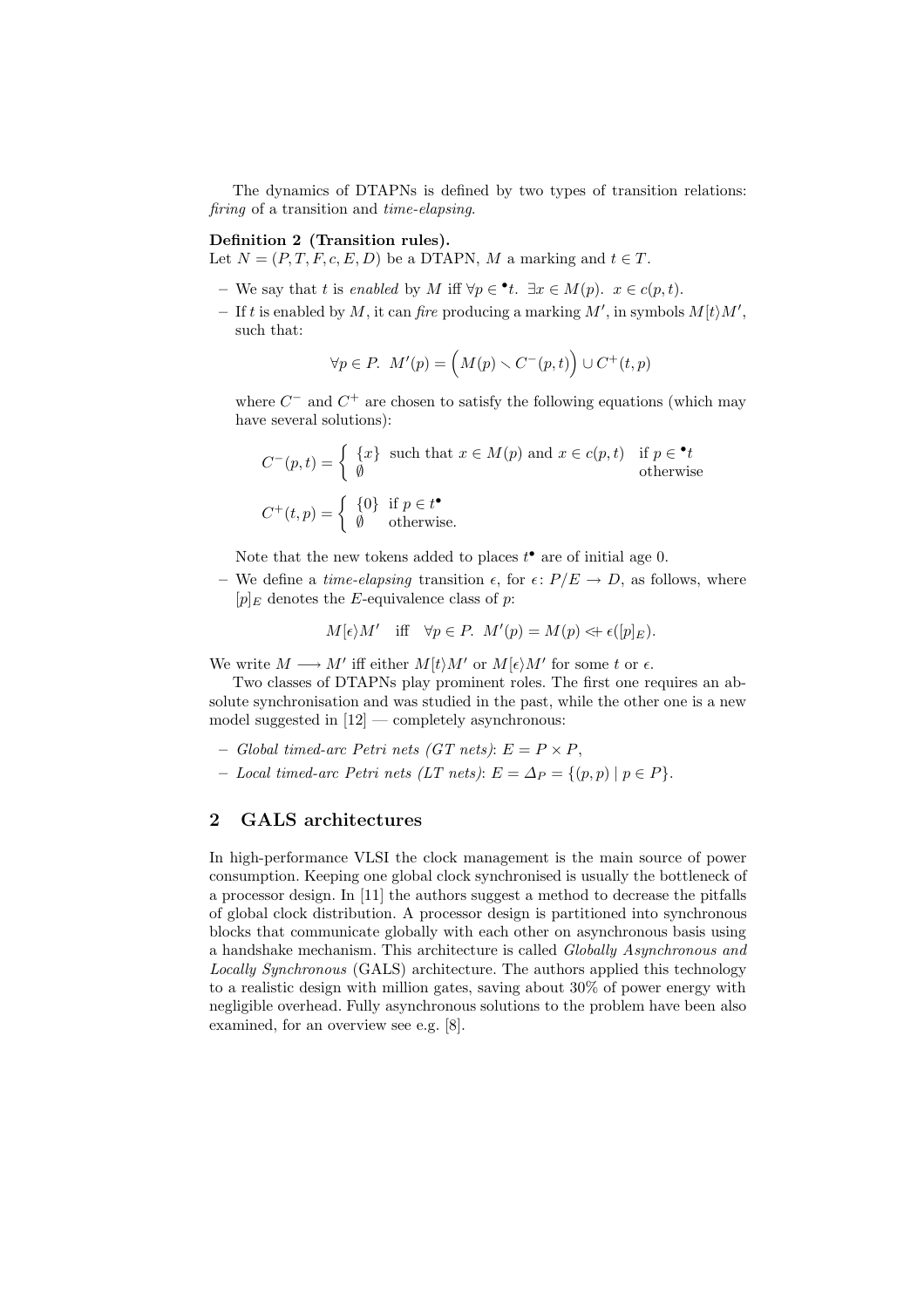

**Fig. 1.** GALS architecture



**Fig. 2.** Modelling of handshake mechanism between SB1 and SB2

Distributed timed-arc Petri nets, in particular LT nets in the fully asynchronous case, appear to be a good model for such architectures. Let us now focus on the design of GALS. Figure 1, from [11], represents the basic concept of GALS architecture for three synchronous components. For each of the synchronous blocks SB1, SB2 and SB3 we design a GT net, joining them together by means of a handshake communication as in Figure 2 (in which every arc from a place p to a transition t is labelled by the time interval  $c(p, t)$ . This creates the final DTAPN with a synchronisation relation respecting the place partitioning given by the blocks SB1, SB2 and SB3. The transition 'handshake' forces the blocks SB1 and SB2 to synchronise and after this transition is fired new tokens of age 0 appear in places  $p'_1$  and  $p'_2$ . Then SB1 and SB2 can continue their un-synchronised performance. If we set  $t_1 = t_2 = \infty$  then there are no time constrains on the maximal waiting time for the handshake communication. However, by changing the values  $t_1$  and  $t_2$  we may forbid a late handshake synchronisation.

Further examples of LT nets and DTAPNs, as e.g. timed producer/consumer systems or Fischer's mutual exclusion protocol, have been described in [12].

## **3 Process semantics for DTAPN**

We aim at providing a common ground on which to assess relative expressiveness of GT nets and LT nets. In this section, building upon the idea of PT net processes [6], we formalise a notion of processes of DTAPNs and establish their properties with respect to firing sequences.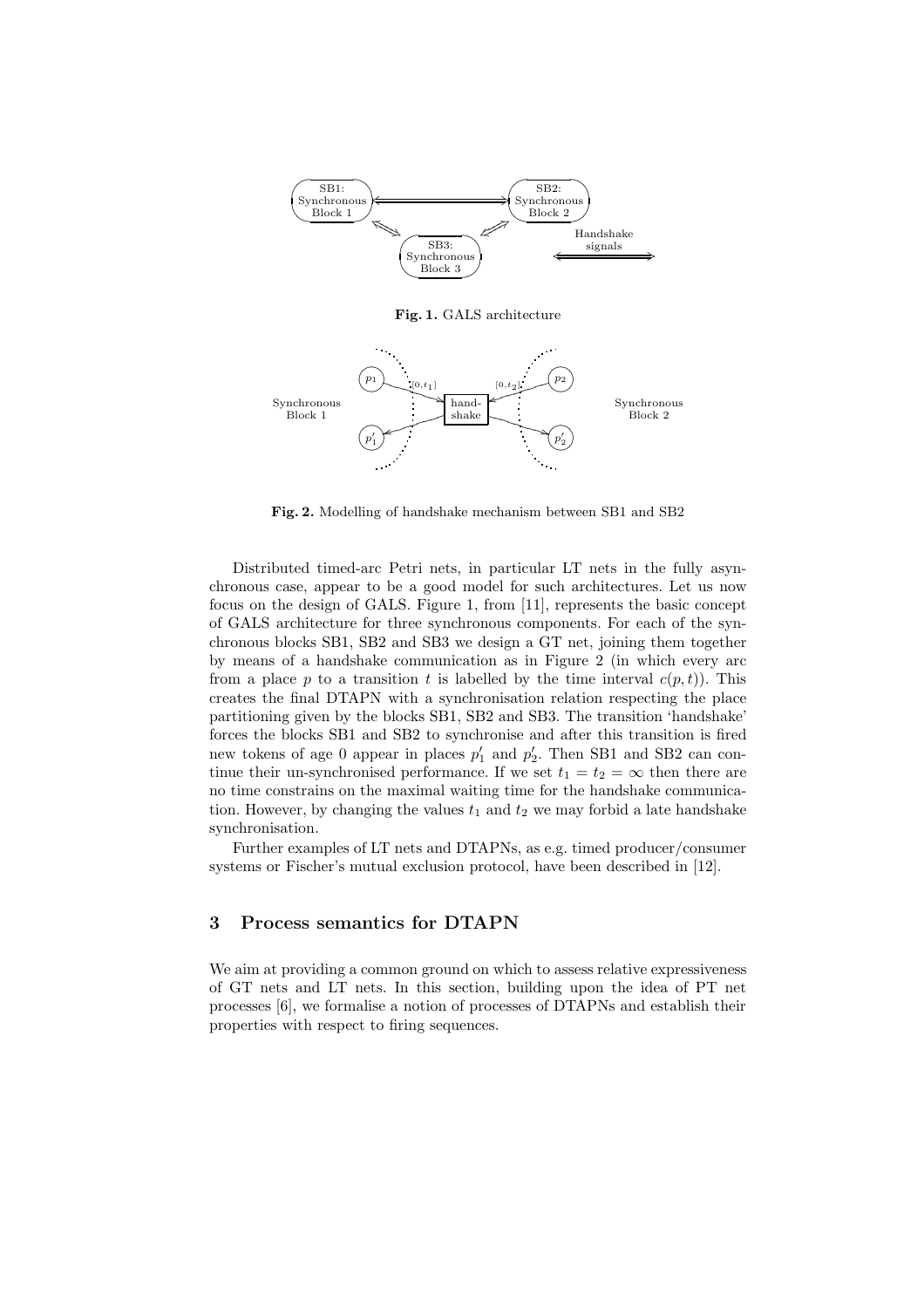

**Fig. 3.** Dependent transitions in a GT net and independent in an LT net

The subtle differences between computations of LT and GT nets that we want to address can be illustrated with the help of the net of Figure 3. Were this net an ordinary net, transitions  $t_1$  and  $t_2$  would be completely independent. Things are not so neat when we consider the time constraints. If the net is a GT net, i.e. time is global, after firing  $t_2$ , the transition  $t_1$  cannot possibly fire anymore. If instead we consider the net under the local time interpretation,  $t_1$  and  $t_2$  can again be considered completely independent, as the one's firing cannot affect the other's enabledness.

#### **Definition 3 (Process Nets).**

A *process net* is a PT net  $\Pi = (P, T, F)$  such that  $\Pi$  is acyclic, i.e., for  $x, y \in \Pi$ ,  $x \prec_{\Pi} y$  implies  $y \not\prec_{\Pi} x$ , and  $\Pi$  is deterministic, i.e., for each  $p \in P$ ,  $|\cdot p| \leq 1$ and  $|p^{\bullet}| \leq 1$ , where  $\prec_{\Pi}$  denotes the transitive closure of F.

Each place p of a process net  $\Pi$  has exactly zero or one transition in its preset. We define  ${}^{\star}p = t$  if  ${}^{\bullet}p = \{t\}$  and  ${}^{\star}p = \bot$  if  ${}^{\bullet}p = \emptyset$ . By min(*II*) we denote the set of  $\prec_{\Pi}$ -minimal places of  $\Pi$ , i.e., min $(\Pi) = \{p \in P \mid {}^{\star}p = \bot\}.$  Process nets are implicitly considered marked, with initial marking  $min(\Pi)$ . With abuse of notation, in the following we shall write  $p \in \Pi$  and  $t \in \Pi$  avoiding explicit mention of the components P and T of  $\Pi$ , as this is not likely to create ambiguity. Analogously, we usually drop the subscript from  $\prec_{\Pi}$ .

## **Definition 4 (PT Process).**

A *map*  $\sigma: (P, T, F, M) \to (P', T', F', M')$  of marked PT Petri nets is a function  $\sigma\colon P\cup T\to P'\cup T'$  mapping P to P' and T to T' such that  $\sigma(M)=M'$ , and for all  $t \in T$ ,  $\sigma(\bullet t) = \bullet \sigma(t)$  and  $\sigma(t^{\bullet}) = \sigma(t)^{\bullet}$ .

A *process*  $\pi$  of  $(N, M)$  is a map  $\pi: \Pi \to (N, M)$ , for  $\Pi$  a finite process net.

The notion of slice, which provides a snapshot of a running process' state, plays a role in our development. We say that  $x, y \in \Pi$  are *concurrent* if neither  $x \prec y$  nor  $y \prec x$ . A *slice* of  $\pi$  is a maximal set of concurrent places of  $\Pi$ . E.g., the PT net underlying the net of Figure 3 has precisely four slices:  $\{p_1, p_2\}, \{p_1, p_4\},\$  $\{p_2, p_3\}, \{p_3, p_4\}.$  We use  $S_{\prec} = \{t \mid t \prec s, s \in S\}$  and  $S^{\prec} = \{t \mid s \prec t, s \in S\}$  to indicate the two parts a slice  $S$  partitions the transitions of  $\Pi$  into.

Processes of DTAPNs rest upon the notion of PT net process, enriching it with a suitable treatment of time constraints. Each firing of a transition is timestamped with the time elapsed since the process began, according to each of the 'clocks' (E-equivalence classes) involved.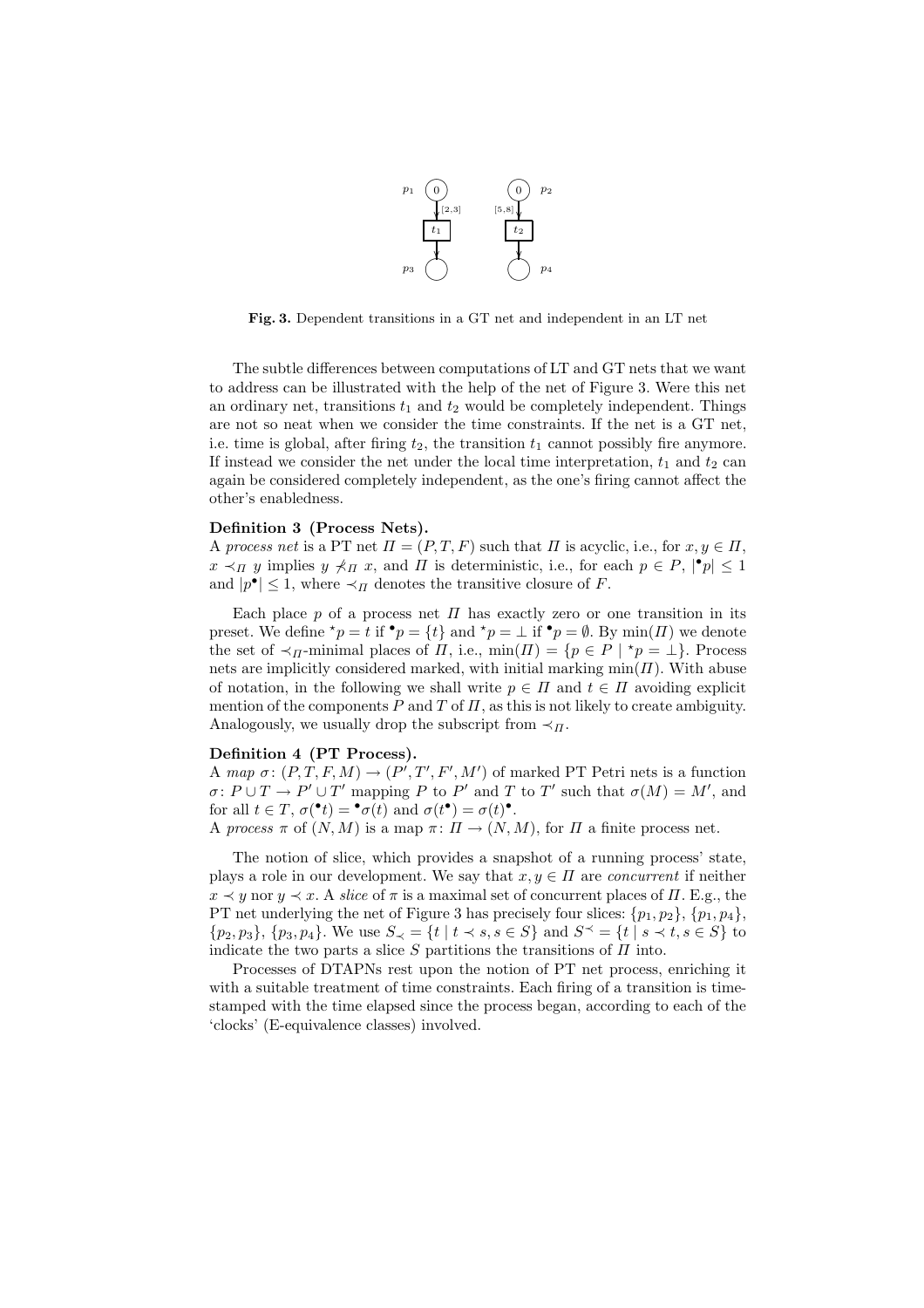#### **Definition 5 (DTAPN Net Processes).**

Let  $N = (P, T, F, c, E, D, M)$  be a marked DTAPN. A process of N is a process  $\pi: \Pi \to N$  of the underlying PT net together with a  $\leq$ -totally preordered family  $\delta = {\delta_t : P/E \to D}_{t \in \Pi}$  of partial functions such that  $\delta_t(x)$  is defined if and only if  $\pi(\bullet t \cup t^{\bullet}) \cap x \neq \emptyset$  and for each arc  $(p, t)$  of  $\Pi$ 

$$
\delta_t([\pi(p)]_E) - \delta_{\gamma(p)}([\pi(p)]_E) \in c(\pi(p), \pi(t)),
$$

where, by convention,  $\delta_{\perp}(x) = 0$  for all x, and where  $\delta_t \leq \delta_{t'}$  if  $\delta_t(x) \leq \delta_{t'}(x)$ for all  $x \in \text{dom}(\delta_t) \cap \text{dom}(\delta_{t}).$ 

The condition above enforces the time constraints  $c$  on the arcs by bounding appropriately the difference between tokens' creation and consumption times. The special case of  $\delta_{\perp}$  deals with 0-aged tokens in the initial marking. For GT nets, each  $\delta_t$  reduces to a single time-stamp according to the (unique) global clock. In the case of multiple clocks, the preorder  $\leq$  ensures that the time domain is consistent, ruling out situations in which concurrent transitions have incompatible perceptions of the time elapsed. Notice that the linearity condition does not mean sequential processes, as we may have both  $\delta_t \lesssim \delta_{t'}$  and  $\delta_{t'} \lesssim \delta_t$ .

Slices need refinement to adapt to our timed model. Observe, in fact, that  $\{p_1, p_4\}$  can never be a slice of any process when the net in Figure 3 is considered as a GT net, as the behaviour in which  $t_2$  occurs before  $t_1$  is not realisable. We shall thus define a slice of a DTAPN process to be a slice  $S$  of the underlying PT process such that  $\delta_t \lesssim \delta_{t'}$ , for all  $t \in S_{\prec}$  and all  $t' \in S^{\prec}$ .

We now proceed to prove an important sanity condition for our processes, by relating them to firing sequences and markings. In order to extract a marking from a slice, the following definition determines the age of tokens in each places as the difference between the time-stamp of the slice according to clock  $x$  (viz.  $\max(S, x)$  and the time (according to the same x) when the token was generated. This allows us to pass from the absolute time on processes' transitions to the relative one found in firing sequences' markings.

#### **Definition 6 (Markings Compatible with a Slice).**

Let  $(\pi: \Pi \to N, \delta)$  be a process of a marked DTAPN N and S a slice thereof. Marking  $M_S$  is associated to S if only places in  $\pi(S)$  are marked, and for each  $\bar{p} \in \pi(S),$ 

$$
M_S(\bar{p}) = \{ \max(S, [\bar{p}]_E) - \delta_x([\bar{p}]_E) \mid x = \star p, \ \pi(p) = \bar{p} \}
$$

where  $\max(S, x) = \max\{\delta_t(x) | t \in \bullet S, x \in \text{dom}(\delta_t)\}\)$ , convening that  $\max \emptyset = 0$ . The set of markings of  $N$  compatible with  $S$  is

 $m(\pi, S) = \{M \mid M_S[\epsilon)M, \text{ for } \epsilon \text{ a } time\text{-}elapsing transition of } N\}.$ 

**Theorem 1.** *Let*  $(N, M)$  *be a DTAPN and*  $(\pi, \delta)$  *a process thereof. For each slice* S of  $\pi$  and each  $M' \in m(\pi, S)$  there exists a firing sequence  $M \longrightarrow^* M'.$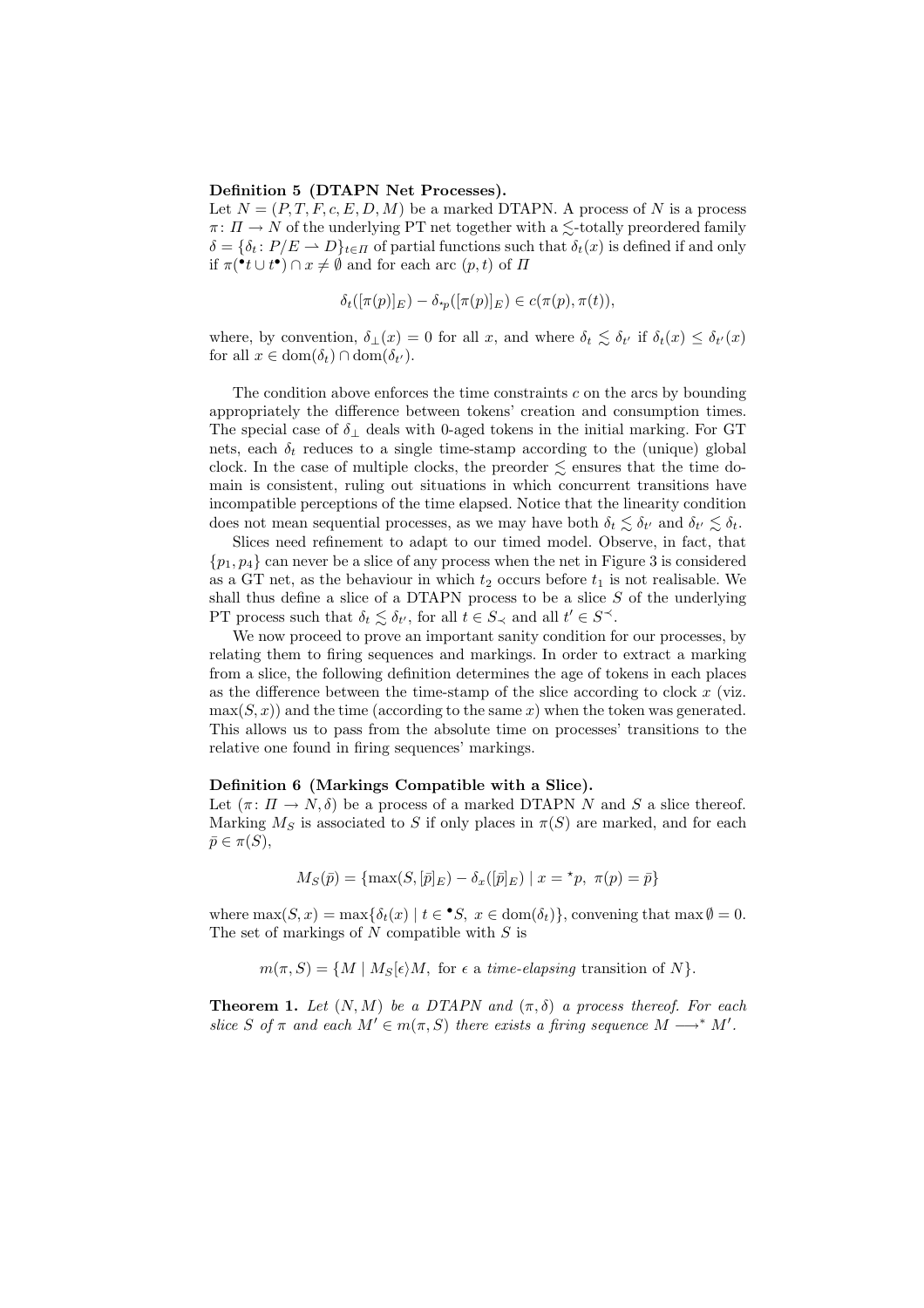*Proof.* By induction on the size of  $S_{\prec}$ . The base case is easy, for  $S_{\prec} = \emptyset$ . In the induction step, we must have  $t \in S_{\prec}$  with  $t^{\bullet} \subseteq S$ . Among these, choose  $t$ one with  $\lesssim$ -maximal  $\delta_t$ , that exists by hypothesis on  $\delta$ , so to ensure that  $S \setminus t^{\bullet}$ is a slice. By induction hypothesis, there is a firing sequence  $M \to^* M_1$ , where  $M_1$  is a marking in  $m(\pi, S \setminus t^{\bullet})$  such that  $M_1(t)M_2$ . Then, by an appropriate time-elapsing transition,  $M_2\epsilon/M'$ , as required.

**Theorem 2.** *Let*  $(N, M)$  *be a DTAPN. For each firing sequence*  $M \longrightarrow^* M'$  *of* N, there exists a process  $(\pi, \delta)$  such that  $M' \in m(\pi, S)$ , for S a slice of  $\pi$ .

*Proof.* Easy, by induction on the length of the firing sequence.  $\Box$ 

The difference between GT nets and LT nets is reflected in our formalisation above in two related aspects. Firstly, GT nets have fewer processes, due to the more stringent synchronisation constraints. Secondly, these processes have fewer slices, that is a smaller internal concurrency. This is nicely summarised in  $\lesssim$ , that is a 'loose' preorder in the case of LT nets, and essentially becomes a 'tight' linear order for GT nets.

## **4 Reachability and coverability**

LT and GT nets can be compared on the grounds of various decidability questions. Ruiz, Gomez and Escrig recently proved in [15] that reachability is undecidable for GT nets. Their proof does not imply undecidability for LT nets, because it relies on synchronised places. In principle, it may seem that the model of LT nets is less powerful than the one of GT nets. Nevertheless, we demonstrate that reachability for LT nets is undecidable as well. The proof is based on a reduction from the halting problem of Minsky machine with two counters. Notice that this contrasts with the result by Mayr [10] stating the decidability of reachability for ordinary Petri nets. The reachability problem for local timed-arc Petri nets can be formulated as follows.

| <b>Problem:</b> Reachability for LT nets.                            |
|----------------------------------------------------------------------|
| <b>Instance:</b> A marked LT net $(N, M)$ and a final marking $M'$ . |
| Question: $M \longrightarrow^* M'$ ?                                 |

**Definition 7 (Minsky machine with two counters).** *Minsky machine*  $R$  with two counters  $c_1$  and  $c_2$  is a finite sequence

 $R = (L_1 : I_1, L_2 : I_2, \ldots, L_n : I_n)$ 

where  $L_1, \ldots, L_n$  are pairwise different *labels*,  $I_1, \ldots, I_n$  are *instructions* such that  $I_1, \ldots, I_{n-1}$  are exactly of one of the following types:

- $*increment*:  $c_r := c_r + 1$ ; goto  $L_j$$
- *test and decrement:* if  $c_r = 0$  then goto  $L_j$  else  $c_r := c_r 1$ ; goto  $L_k$

where  $1 \leq r \leq 2$  and  $1 \leq j, k \leq n$ . The last instruction  $I_n$  is always a special instruction halt.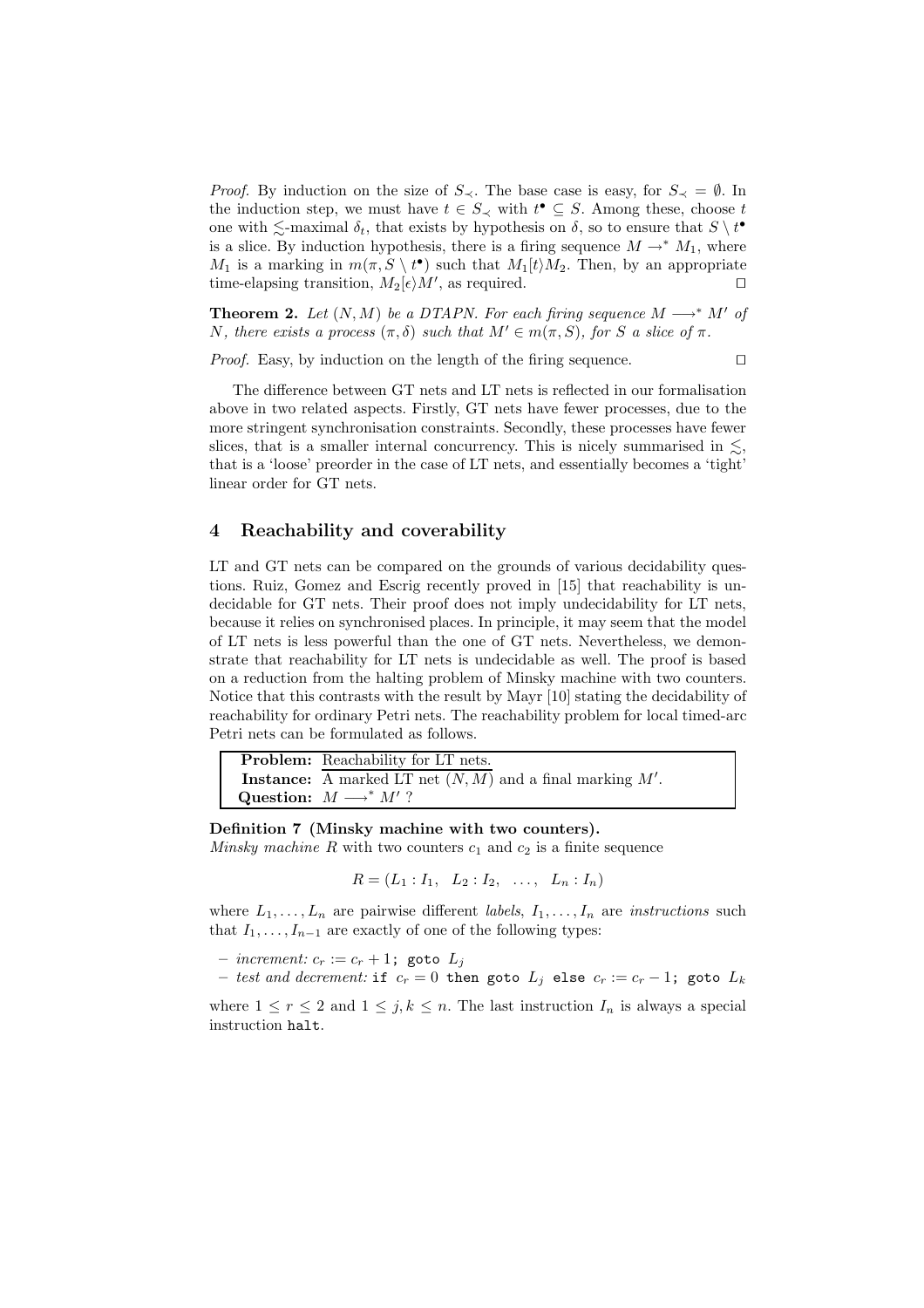

**Fig. 4.** Increment instruction

A machine R starts its execution (with given input values of  $c_1$  and  $c_2$ ) from the instruction  $I_1$  and it *halts* if it reaches the instruction halt in a finite number of steps. Otherwise it *diverges*. The halting problem for a machine R with the initial values of counters  $c_1 = c_2 = 0$  is known to be undecidable. The following variant of the problem is easily seen to be undecidable as well.

| <b>Problem:</b> Halting problem with empty counters.        |
|-------------------------------------------------------------|
| <b>Instance:</b> A Minsky machine R with $c_1 = c_2 = 0$ .  |
| <b>Question:</b> Does $R$ halt and both counters are empty? |

Given a Minsky machine  $R = (L_1 : I_1, L_2 : I_2, \ldots, L_n : I_n)$  we construct a local timed-arc Petri net N with continuous time which weakly simulates the machine R. We define  $N = (P, T, F, c, \Delta_P, \mathbb{R}_0^+)$  where

$$
P = \{ p_i \mid 1 \leq i < n, I_i \text{ of type increment} \}
$$
\n
$$
\cup \{ p_i, p_i^1, p_i^2, p_i^3, p_i^4, p_i^5 \mid 1 \leq i < n, I_i \text{ of type test and decrement} \}
$$
\n
$$
\cup \{ p_n, c_1, c_2, p_s, p_e \},
$$

 $T = \{t_i \mid 1 \leq i < n, I_i \text{ of type increment}\}\$  $\cup \{t_i, t_i^1, t_i^2, t_i^3, t_i^4, t_i^5, t_i^6 \mid 1 \leq i < n, I_i \text{ of type test and decrement}\}$  $\cup$   $\{t_s, t_e\},$ 

F and c are described in the text below.

For every instruction  $L_i : c_r := c_r + 1$ ; goto  $L_j$ , with  $1 \leq i < n$  and  $1 \leq r \leq 2$ , we add the arcs between places and transitions depicted in Figure 4. For every instruction  $L_i$ : if  $c_r = 0$  then goto  $L_j$  else  $c_r := c_r - 1$ ; goto  $L_k$ , with  $1 \leq i < n$  and  $1 \leq r \leq 2$ , we add the arcs depicted in Figure 5. Moreover we add a starting and an ending transition, as illustrated in Figure 6. Initial and final markings  $M$  and  $M'$  are

$$
M(p) = \begin{cases} \{0\} & \text{if } p = p_s \\ \{0,0\} & \text{if } p \in \{c_1, c_2\} \\ \emptyset & \text{otherwise,} \end{cases} \qquad M'(p) = \begin{cases} \{0\} & \text{if } p = p_e \\ \emptyset & \text{otherwise.} \end{cases}
$$

We prove that  $M \longrightarrow^* M'$  if and only if R halts on the input  $c_1 = c_2 = 0$  with both counters empty. Thus we show that reachability for LT nets is undecidable.

**Lemma 1.** *If* R halts with both counters empty then  $M \longrightarrow^* M'$ .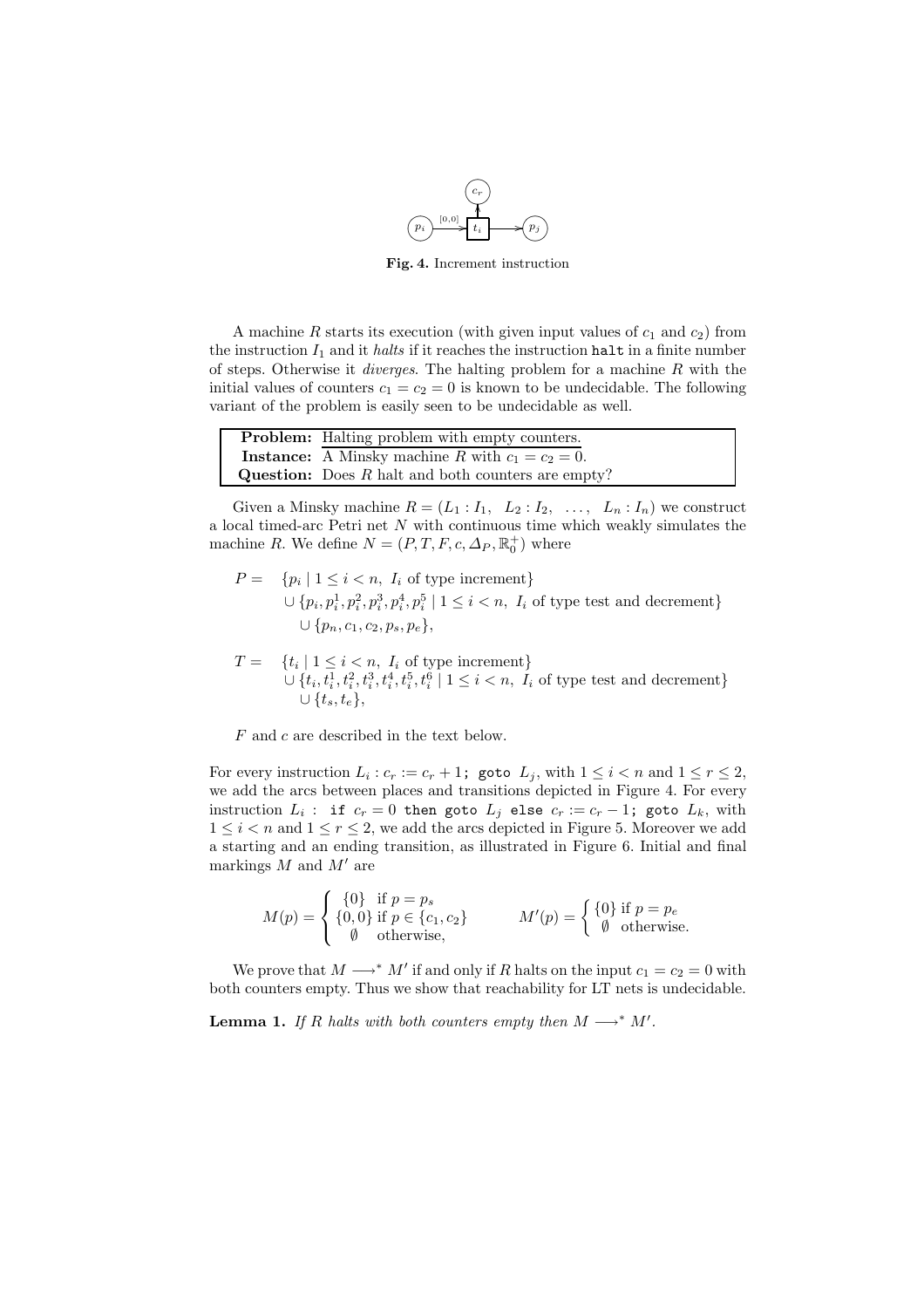

**Fig. 5.** Test and decrement instruction



**Fig. 6.** Start and end of the simulation

*Proof.* Suppose that after a finite sequence of instructions executed by R the machine stops in the instruction  $L_n$ : halt with both counters empty. Then we can simulate this sequence in  $N$  as follows.

First, we let the four tokens in places  $c_1$  and  $c_2$  reach the age 2 and then we fire the starting transition  $t_s$ , which puts a token into place  $p_1$  and in both  $c_1$ and  $c_2$  remains one token of age 2. An increment instruction  $I_i$  is simulated by firing the transition  $t_i$  without any time elapsed. If  $I_i$  is a test and decrement instruction and the corresponding place  $c_r$  contains a token of age 0, we fire the transition  $t_i$ . Again there is no time-elapsing transition. If the place  $c_r$  contains only one token of age 2 then we fire the sequence of transitions  $t_i^1, t_i^2, t_i^3, t_i^4, t_i^5, t_i^6$ . First, three tokens of age 0 are added and then the token of age 2 is removed by the transition  $t_i^4$ . Then we allow to pass one time unit in the place  $c_r$ , which means that  $c_r$  now contains three tokens of age 1. We consume one of them by firing the transition  $t_i^5$  and let pass another time unit in  $c_r$ . Then we fire the transition  $t_i^6$ . The resulting marking contains one token of age 2 in  $c_r$ , one token of age 0 in  $p_i$  and the place  $c_{3-r}$  is untouched. Eventually a token of age 0 appears in the place  $p_n$  and the places  $c_1$  and  $c_2$  contain one token of age 2 each. That means that we can fire the ending transition  $t_e$  and reach  $M'$ .  $\Box$ 

**Lemma 2.** *If*  $M \rightarrow^* M'$  *then the machine* R *halts with both counters empty.* 

*Proof.* We can naturally simulate the behaviour of the net N by executing the corresponding instructions of the machine  $R$ . The only problematic case is when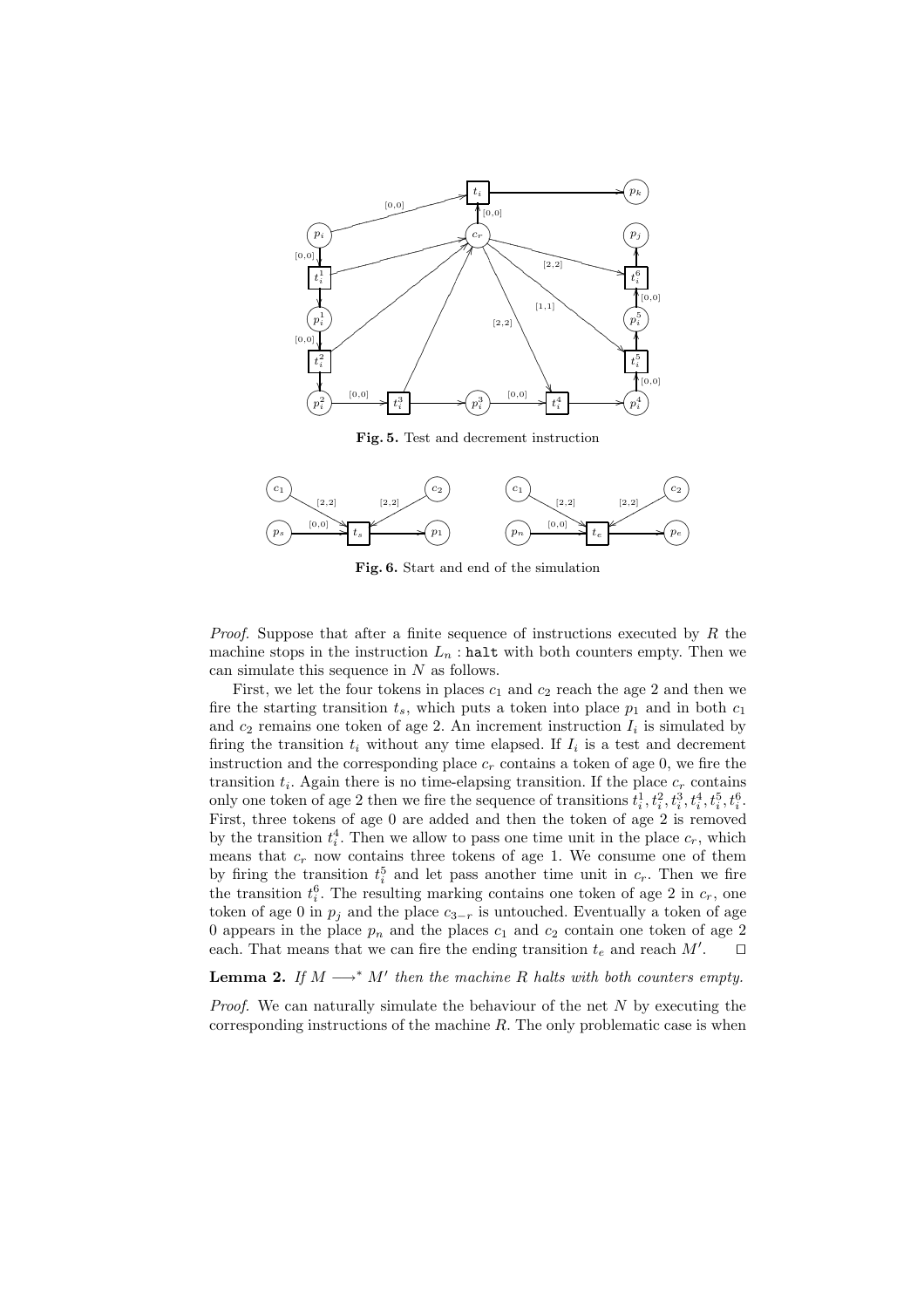a transition  $t_i^1$  is fired and the counter  $c_r$  is non-empty. However, we show that if this happens then the marking  $M'$  cannot be reached.

First observe that the only transition that can be fired from  $M$  is  $t_s$  and there must be a time-elapsing transition before it. Thus the resulting marking contains one token of age 0 in  $p_1$  and one token of age 2 in both  $c_1$  and  $c_2$ . Notice that whenever a token of age strictly greater than 2 appears in  $c_1$  or  $c_2$  (we call such a token *dead*), M' is not reachable. The same happens if a token of age different from 0 appears in some of the places  $p_1, p_2, \ldots, p_n$ . Thus a time-elapsing transition cannot occur if we aim to reach the marking  $M'$ . The values of counters  $c_1$  and  $c_2$  are represented by the corresponding number of tokens of age 0 in the places  $c_1$  and  $c_2$  respectively, with one additional token of age 2. Suppose that we fire a 'cheating' sequence  $t_i^1, t_i^2, t_i^3, t_i^4, t_i^5, t_i^6$  such that  $c_r$ contains except for one token of age 2 also a non-zero number of tokens of age 0. By examining all possibilities of firing this sequence (we want to avoid dead tokens), we end up with having at least two tokens of age 2 in  $c_r$  and moreover all tokens in  $c_r$  are of age 2. Notice that we cannot fire the transition  $t_e$  if there is more than one token in  $c_1$  or  $c_2$ . Should M' be reachable, we have to fire another sequence of  $t_i^1, t_i^2, t_i^3, t_i^4, t_i^5, t_i^6$ . However, now there are at least two tokens of age 2 in  $c_r$  and all other tokens are of age 0. During firing of  $t_i^1, t_i^2, t_i^3$  no time-elapsing is allowed (otherwise dead tokens appear). After  $t_i^4$  is fired, there still remains at least one token of age 2 but there is no token of age 1 to enable  $t_i^5$ . This means that a time unit must pass in  $c_r$  to enable  $t_i^5$ , which causes that a dead token of age 3 appears in  $c_r$ . Thus whenever a 'cheating' sequence is fired, the marking  $M'$  cannot be reached. This means that the simulation is faithful and if  $M \longrightarrow^* M'$  then R halts with both counters empty.  $□$ 

Notice that the same construction works also for discrete time.

#### **Theorem 3.** *Reachability for LT nets is undecidable.*

On the other hand, it is sufficient to restrict the class of nets we consider very slightly in order to separate local and global timed nets.

#### **Definition 8 (Safe marking and safe DTAPN).**

A marking  $M: P \to \mathcal{B}(D)$  is *safe* if  $|M(p)| \leq 1$  for every  $p \in P$ . A marked DTAPN  $(N, M)$  is *safe* if the initial marking M is safe.

We now turn to show that the reachability problem for safe LT nets is decidable. Before proving the key decidability lemma, we fix some notation. For  $N = (P, T, F, c, E, D)$  a DTAPN, let  $N<sup>o</sup>$  denote the underlying ordinary Petri net  $(P, T, F)$ . We define a time-forgetting function  $f : [P \to \mathcal{B}(D)] \to \mathcal{B}(P)$ , mapping DTAPN markings to PT net markings; the multiset  $f(M)$  has precisely as many copies of p as there are numbers in  $M(p)$ . For  $M^o \in \mathcal{B}(P)$  a marking of  $N^o$ , we use  $\mathcal{T}(M^o) \subseteq 2^{[P \to \mathcal{B}(D)]}$  to denote the set of all timed-markings that have in each place the same number of tokens as  $M^o$ , i.e.,  $\mathcal{T}(M^o) = f^{-1}(M^o)$ .

**Lemma 3.** Let  $(N, M)$  be a safe marked LT net. If  $f(M) \longrightarrow^* M_1^o$  in  $N^o$  then  $M \longrightarrow^* M_1$  *in* N for every  $M_1 \in \mathcal{T}(M_1^o)$ *.*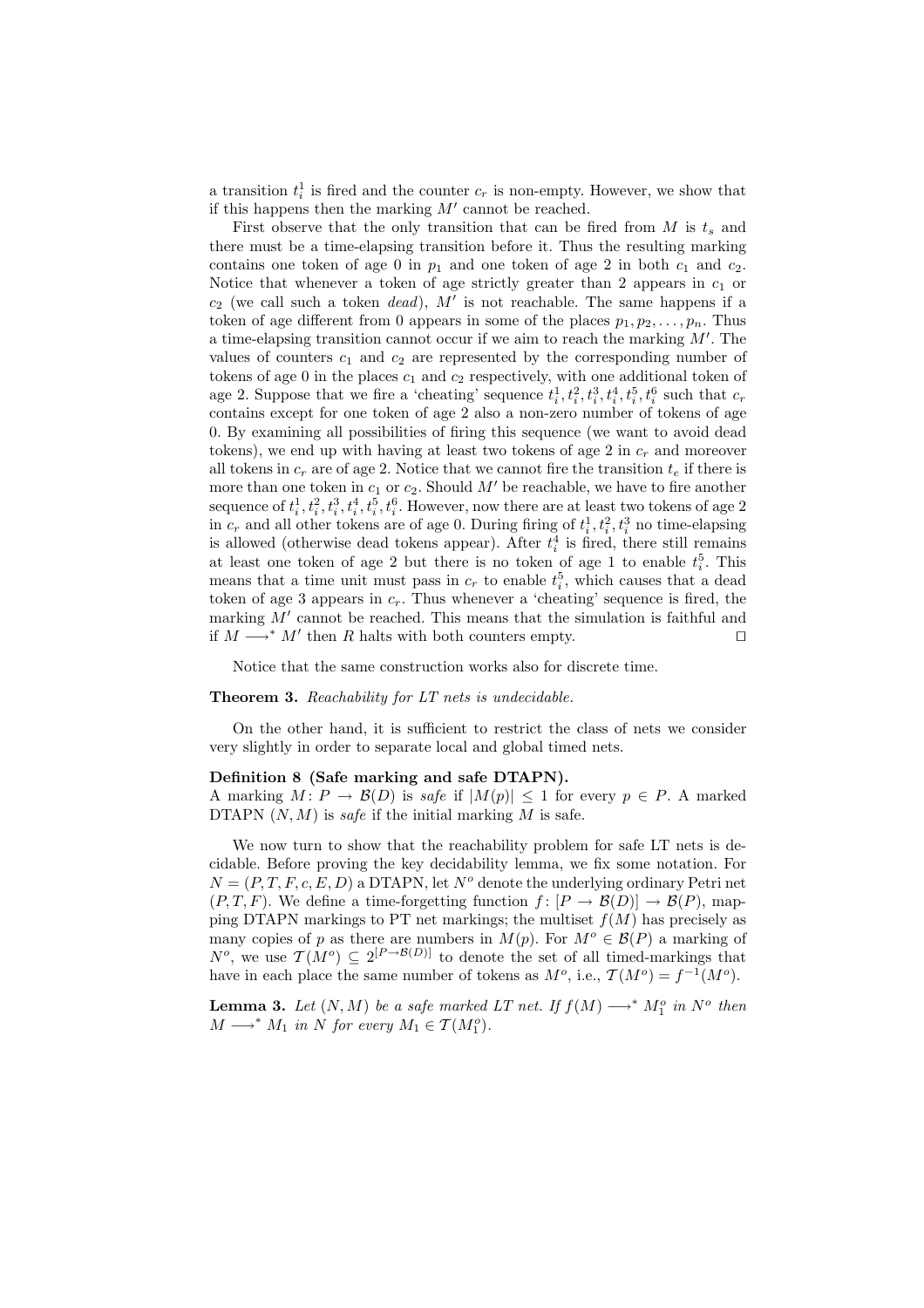*Proof.* By induction on k we prove that if  $f(M) \longrightarrow^k M_1^o$  in  $N^o$  then  $M \longrightarrow^* M_1$ in N for every  $M_1 \in \mathcal{T}(M_1^o)$ .

**Base case:** If  $k = 0$  then  $M_1^o = f(M)$  and it can be easily seen that  $M[\epsilon)M_1$ for every  $M_1 \in \mathcal{T}(f(M))$ . Hence  $M \longrightarrow M_1$  for every  $M_1 \in \mathcal{T}(M_1^o)$ .

**Induction step:** Let  $k > 0$ . Assume that  $f(M) \longrightarrow^{k-1} M_1^o$  [t}  $M_2^o$  in  $N^o$ . Let us fix an arbitrary  $M_2 \in \mathcal{T}(M_2^o)$ . We show that  $M \longrightarrow^* M_2$  in N. By min<sub>p</sub> we denote min ${M_2(p)}$ . We define a marking  $M_1$  in N as follows:

$$
M_1(p) = \begin{cases} M_2(p) & \text{if } p \in P \setminus (\mathbf{t} \cup t^{\bullet}) \\ M_2(p) \cup \{x\} & \text{if } p \in \mathbf{t} \setminus t^{\bullet} \text{ and } c(p, t) = (x, \_) \\ (M_2(p) \ll (-\min_p)) \setminus \{0\} & \text{if } p \in t^{\bullet} \setminus \mathbf{t} \\ (M_2(p) \ll (-\min_p)) \setminus \{0\} \cup \{x\} & \text{if } p \in \mathbf{t} \setminus \mathbf{t}^{\bullet} \text{ and } c(p, t) = (x, \_). \end{cases}
$$

Obviously,  $M_1 \in \mathcal{T}(M_1^o)$ . Because of induction hypothesis we know that  $M \longrightarrow^*$  $M_1$  in N. We prove our lemma by showing that  $M_1 \longrightarrow^* M_2$ . It is, however, easy to see that M<sup>1</sup> [ti M<sup>0</sup> <sup>1</sup> [i M2, where

$$
M'_1(p) = \begin{cases} M_2(p) & \text{if } p \in P \setminus t^{\bullet} \\ M_2(p) \ll \text{-(min}_p) & \text{if } p \in t^{\bullet} \end{cases} \quad \epsilon(\{p\}) = \begin{cases} 0 & \text{if } p \in P \setminus t^{\bullet} \\ \min_p & \text{if } p \in t^{\bullet}. \end{cases}
$$

**Theorem 4.** *Reachability is decidable for safe LT nets, but undecidable for safe GT nets.*

*Proof.* Let  $(N, M)$  be a safe LT net. Trivially, for any marking  $M_1$  reachable from M it is the case that  $f(M_1)$  is reachable from  $f(M)$  in  $N<sup>o</sup>$ . Hence, using Lemma 3, the reachability problem for safe LT nets is reduced to the reachability problem for ordinary Petri nets, and this problem is decidable [10]. The reason for undecidability of reachability of safe GT nets is that in the undecidability proof from [15] the initial marking is safe.  $\square$ 

The coverability problem for GT nets was shown to be decidable — for discrete time in [14] and for continuous time in [1]. Following these results one proves that coverability is decidable even for DTAPNs.

| <b>Problem:</b> Coverability for DTAPNs.                                                               |
|--------------------------------------------------------------------------------------------------------|
| <b>Instance:</b> A marked DTAPN $(N, M)$ and a final marking $M'$ .                                    |
| Question: $\exists M''$ . $M \longrightarrow^* M'' \land \forall p \in P$ . $M'(p) \subseteq M''(p)$ ? |

**Theorem 5.** *Coverability for DTAPNs is decidable.*

## **5 Conclusion**

We have studied a recently introduced model of distributed timed-arc Petri nets. The model is well motivated and captures e.g. the ideas behind the Globally